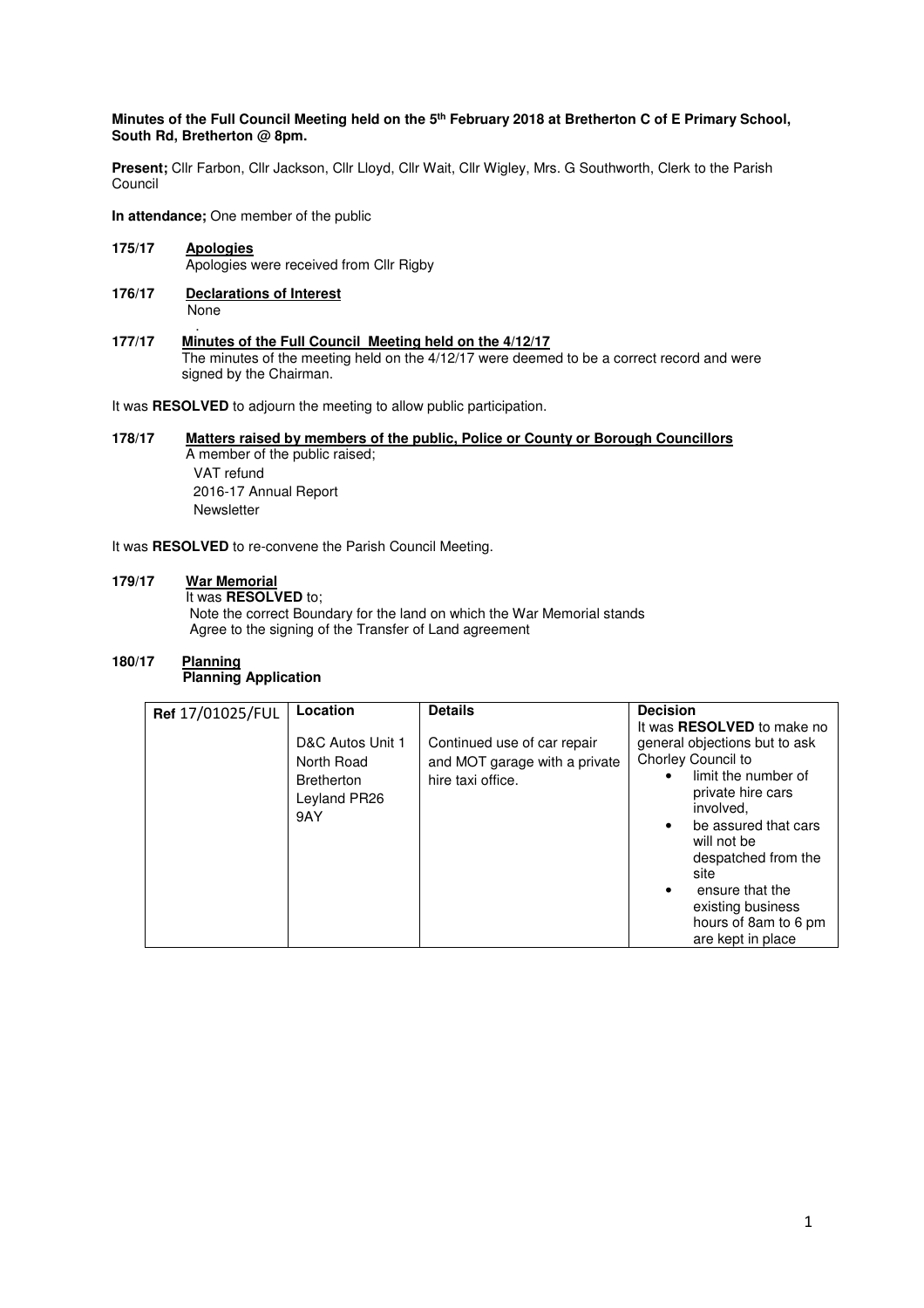# **181/17 Finance**

#### **181.01.17 Payment**

 It was **RESOLVED** to pay the following invoice. The invoices having been inspected/authorized by Cllr Lloyd and Cllr Wait.

| Cheque No. | Recipient                      | <b>Description</b>           | Amount<br>£ |
|------------|--------------------------------|------------------------------|-------------|
| 1520       | Glenys Southworth              | Dec and Jan<br>Salary        | 337-74      |
| 1521       | Glenys Southworth              | Dec and Jan Expenses         | 136.61      |
| 1522       | Wignalls Landscapes            | Grounds Maintenance Jan 2018 | 312-80      |
| 1523       | Lancashire County<br>Council   | Room Hire Oct, Nov, Dec      | $75-00$     |
| 1524       | The Play Inspection<br>Company | Annual Inspection            | 78-00       |

## **181.02.17 Monitoring Statement**

It was **RESOLVED** that the monitoring statement for the period to the 31/1/18 be approved and the Chair signed the statement on behalf of the Parish Council.

#### **182/17 2018-19 Precept**

It was **RESOLVED** to set the precept at £13010

- **183/17 Dates of Parish Council Meetings in 2018-19**  It was **RESOLVED** to agree that dates of the meetings
- **184/17** Repairs **to Tennis Court**

It was **RESOLVED** to agree to the carrying out of repairs.

## **185/17 Chinese Lanterns**

It was **RESOLVED** to note the information from Chorley Council

- **187/17 Chorley Council; Boundary Review** It was **RESOLVED** to note the information about the Review and request a member of the Boundary Commission staff to attend a future Parish Council meeting
- **188/17 Development of Recreational Cycling**  It was **RESOLVED** to participant in the Recreational Cycling initiative.
- **189/17 Best Kept Village Competition; Judges Report**  It was **RESOLVED** to note the contents of the Report
- **190/17 Best kept Village Competition 2018**  It was **RESOLVED** to enter the 2018 Competition and identify the Certificate of Merit Entries
- **191/17 Decisions taken by the Chair in conjunction with the Clerk** It was **RESOLVED** to note the decisions detailed in Appendix A
- **19217 Commemoration of the end of the First World War**  It was **RESOLVED** to consider the hiring of a searchlight
- **193/17 Play Area Inspection Report** It was **RESOLVED** to note the contents of the Report
- 194/17 **General Data Protection Regulations**  It was **RESOLVED** to note that the regulations will come into force in May 2018 and that further Information will be provided as it becomes available

## **195/17 Date of next Meeting**

 The next full Parish Council meeting will take place on Monday 5/3/18 at 8pm at Bretherton Endowed C of E Primary School.